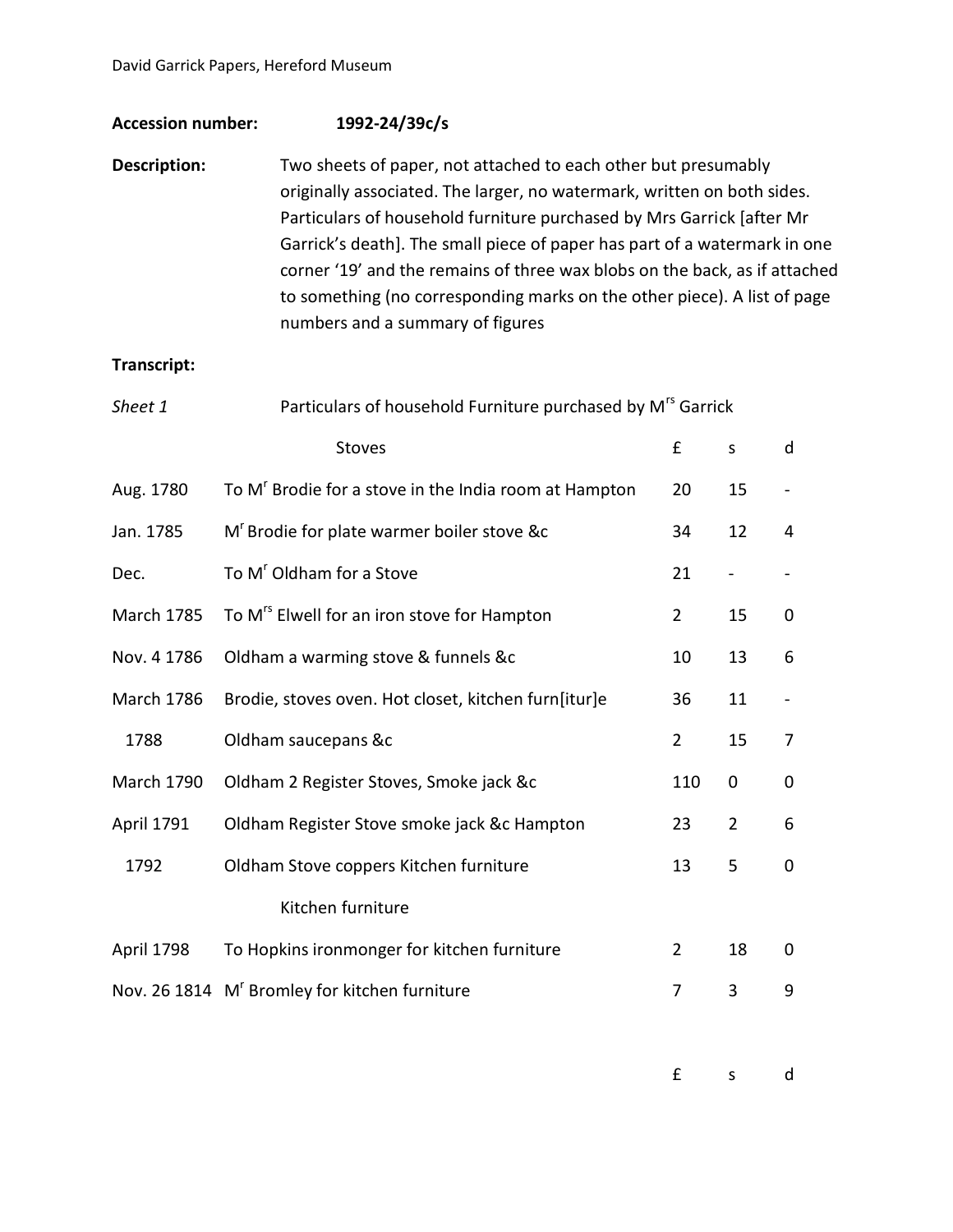## David Garrick Papers, Hereford Museum

| June 1805         | Hopkins Ironmonger                                                                                                                       | 19                                                      | 16             |                |
|-------------------|------------------------------------------------------------------------------------------------------------------------------------------|---------------------------------------------------------|----------------|----------------|
| April 1809        | M <sup>r</sup> Hopkins                                                                                                                   | 9                                                       | 10             | 0              |
| Aug 1811          | M <sup>r</sup> Bromley for tin ware & coal scuttle                                                                                       | $\mathbf{1}$                                            | 12             | 0              |
| April 1812        | M <sup>r</sup> Bromley for coppers                                                                                                       | 6                                                       | 12             | 6              |
| May 13            | At M <sup>r</sup> Hopkins shop Greek street                                                                                              | 1                                                       | 6              | 0              |
| <b>Nov 1814</b>   | M <sup>r</sup> Bromley Tinman                                                                                                            | 7                                                       | 3              | 9              |
| Sep. 1816         | M <sup>r</sup> Bromley Brazier                                                                                                           | 4                                                       | 6              | 7              |
| Aug. 1817         | M <sup>r</sup> Bromley Tinman                                                                                                            | 4                                                       | $\overline{2}$ | 11             |
| <b>April 1819</b> | M <sup>r</sup> Bromley Copper Teakettle Lanthorn Coffee mill &c                                                                          | 4                                                       | 18             | $\overline{2}$ |
| Nov. 1821         | $M^{r}$ W <sup>m</sup> Brownley Brazier for repairing locks tea kettle &c                                                                | $\overline{2}$                                          | 18             |                |
|                   | Beds Bed furniture Chairs Tables Upholstery &c                                                                                           |                                                         |                |                |
| Oct. 1783         | $To$ – for 6 chairs                                                                                                                      | $\overline{2}$                                          | $\overline{2}$ |                |
| 1788              | to Messrs Smith & Co Upholsterers                                                                                                        | 37                                                      | 12             |                |
| 1785              | D. Sandell 12 Elbow Chairs, sofa &c                                                                                                      | 4                                                       | 15             |                |
| Sept. 1786        | Smith Upholsterer for Window curtains chairs stools.<br>Night stools &c &c                                                               | 27                                                      | 19             | 0              |
| 1786              | Lennard for bed & bedding                                                                                                                | 4                                                       | 10             | 0              |
| 1788<br>1790      | Smith for 8 black stained chairs<br>8 canvas cushions<br>2 black stained chairs<br>Field bedstead<br>Lennard Mattress Featherbed bolster | 3<br>$\overline{2}$<br>$\overline{2}$<br>$\overline{2}$ | 15<br>10<br>14 | 0<br>0         |
| June 1791         | Moch for blankets                                                                                                                        | 4                                                       | 6              | 0              |
| May 1791          | Potts. 3 rolling window blinds bedstead &c                                                                                               | 5                                                       | 19             | 6              |
| 1795              | Clarkson Bed furniture (paper hanging) deal tables with                                                                                  | £                                                       | $\sf S$        | d              |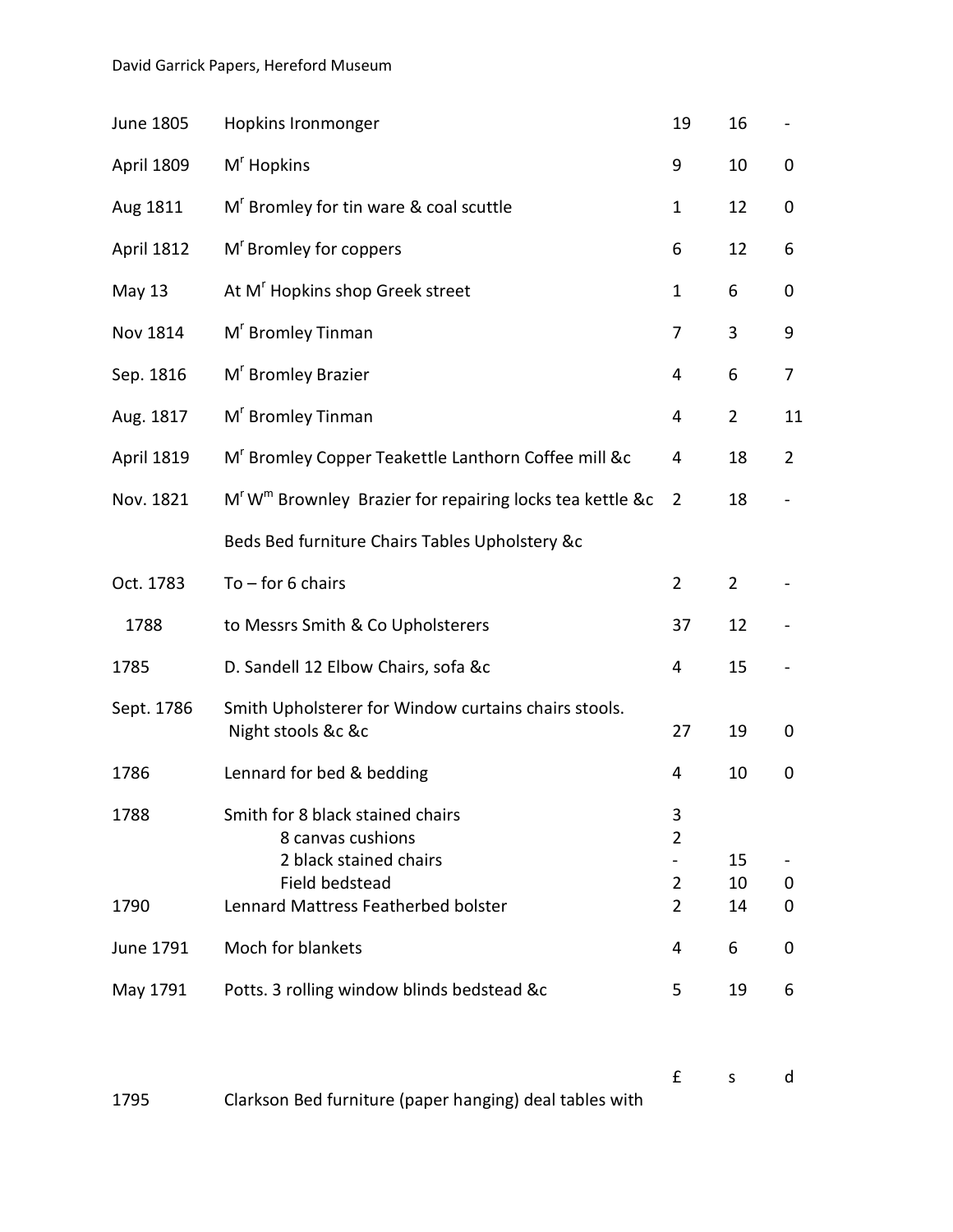|                                                      | drawers new covering Sofa cushion with morocco leather.<br>Cottage chairs &c  | 58             | 7                | 0  |
|------------------------------------------------------|-------------------------------------------------------------------------------|----------------|------------------|----|
| Dec. 1796                                            | Knight upholsterer Beech chairs japanned<br>Mahogany [jul---?] and claw table | 10             | $\boldsymbol{0}$ | 0  |
| 1799                                                 | Marxcelles quilt                                                              | $\overline{4}$ | $\blacksquare$   |    |
| 1800                                                 | Clarkson 2 Servants quilts                                                    | $\overline{2}$ | 4                | 0  |
| Feb. 1820                                            | 1 Tent bed furniture 1 bolster 1 pillow                                       | $\mathbf{1}$   | 12               | 9  |
|                                                      | <b>Sundry other Articles</b>                                                  |                |                  |    |
| 1782                                                 | To Pitt for garden chairs                                                     | 4              | $\overline{2}$   | 0  |
| 1787                                                 | to Pitt for 12 garden chairs & stools                                         | 5              | 10               | 0  |
| Feb. $2^{nd}$                                        | Parker for Lamps                                                              | 14             | $\overline{2}$   | 0  |
| 1792                                                 | Lewin new pump                                                                | 5              | 15               | 11 |
|                                                      | Dressing table                                                                |                | 9                | 6  |
|                                                      | [in pencil]                                                                   | 542            | 4                | 9  |
| 1798                                                 | 6 german stools for the garden                                                | $\overline{2}$ | 6                | 6  |
| 1802                                                 | Taylor green painted chairs 2 old arm chairs<br>greenhouse stage              | $\overline{2}$ | 17               | 6  |
| 1788                                                 | for repairing the Punt                                                        | 1              | 8                | 0  |
| 1797                                                 | Tack Boatmaker Kington                                                        | 5              | 11               | 6  |
| 1806                                                 | <b>Water Engine</b>                                                           | 5              | 13               | 6  |
| 1812                                                 | To the man for the boat                                                       | 9              | 10               | 0  |
|                                                      | [in pencil]                                                                   | 561            | 12               | 3  |
| [in pencil]                                          |                                                                               |                |                  |    |
| Omitted, Hancock's bill for pair of large Girandoles | 17                                                                            | 11             | 0                |    |
|                                                      |                                                                               | £              | S                | d  |